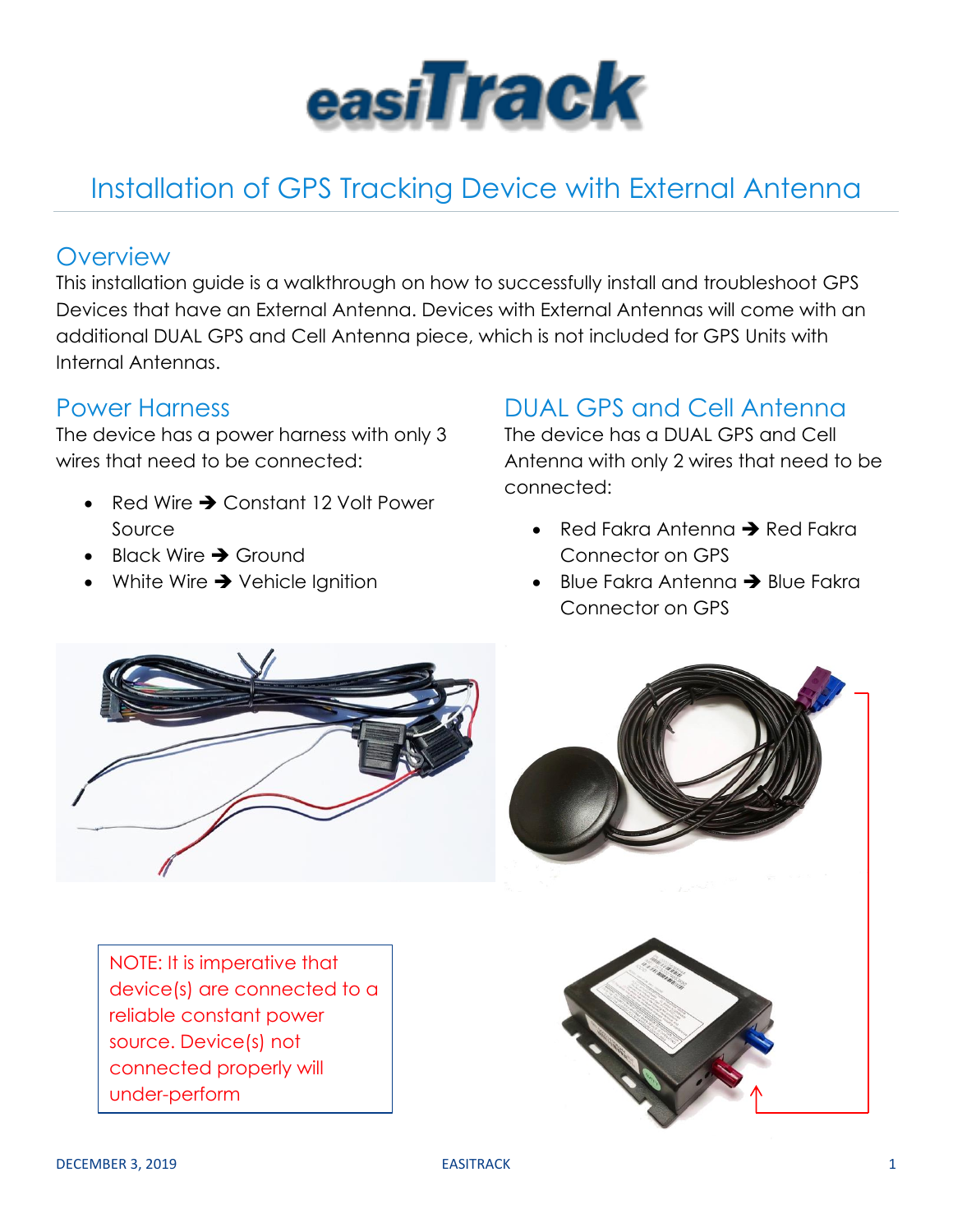

### Installation Steps:

**Step 1)** Locate the spot where the Antenna will be mounted

**Step 2)** Locate the Constant 12 Volt Power Source, Ignition and Ground connections.

**Step 3)** Connect the Dual GPS / Cell Antenna to the device.

**Step 4)** Connect the Ground wire to Ground, the Red wire to a constant 12v + power source and the ignition line to an ignition source or to constant power.

**Step 5)** Place the Antenna where it will be mounted. Watch the Red LED light on the unit. After approximately 5 minutes, the Red LED light should stop flashing. If it does not, you may need to reposition the antenna to get a better signal. See "Green & Red LED reference," and "Red Light Error Codes" below for more information.

**Step 6)** Once the Red LED light has stopped flashing, secure the position of the Antenna and Device.

**Step 7)** Login with your username and password at [http://www.easitrack.net.](http://www.easitrack.net/) Your vehicle should be live and reporting on the map. Your installation is now complete.

#### \* PLEASE READ \*

EasiTrack makes information available on its web site to enhance customer knowledge and promote a better understanding of the hardware and its setup and configuration. When applicable, EasiTrack recommends using a professional installer with knowledge of car electronics.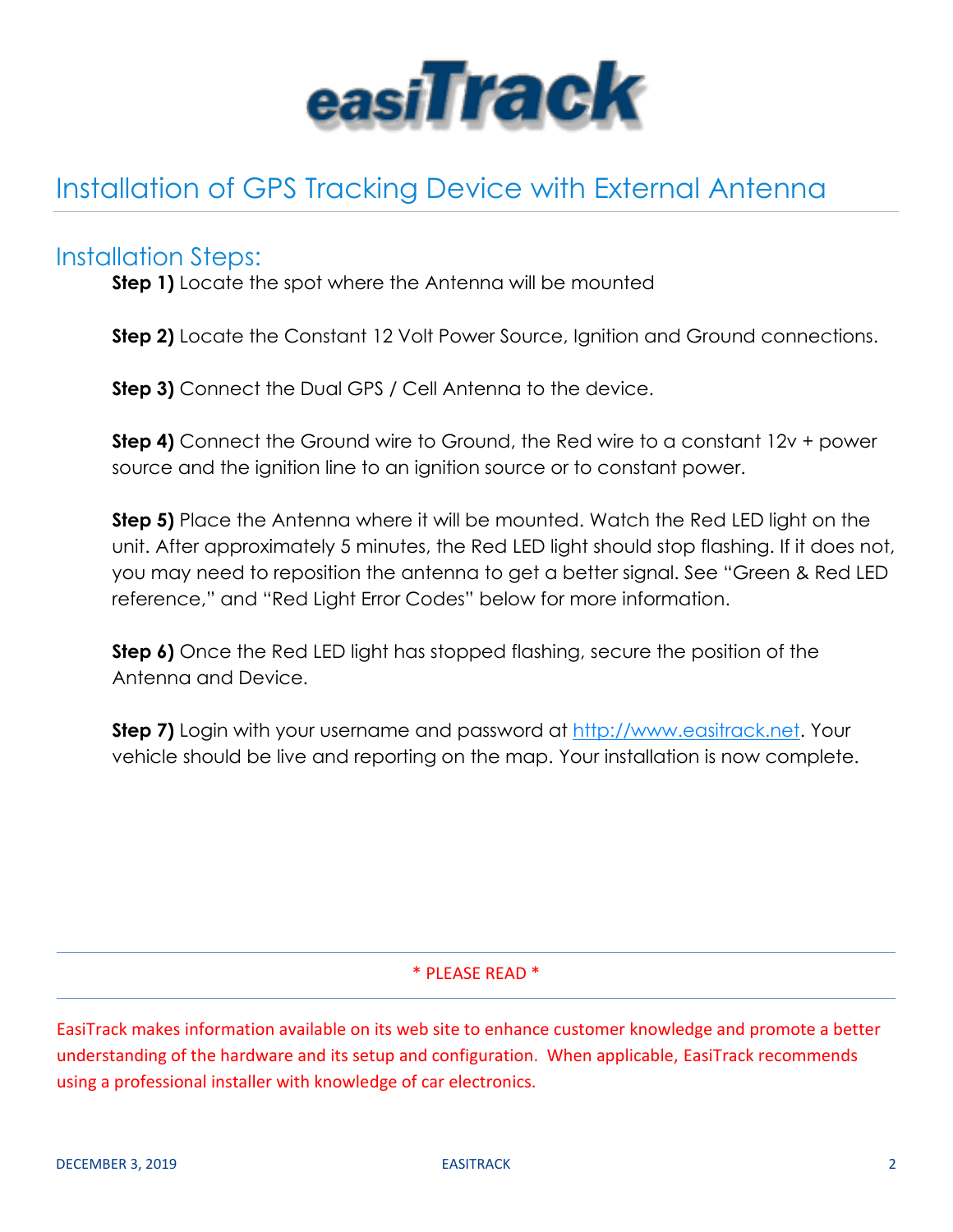



If the vehicle ignition cannot be located or used, you may connect the white wire and red wire together to a constant power source. The unit will then interpret the ignition of the vehicle based upon the voltage change when the engine is running versus not running.

The typical location of the unit and antenna is under or on top of the dashboard of the vehicle. The antenna must be secured in a location where it has line of sight to the sky with no metallic obstruction. Most vehicle interiors today consist of fiberglass, plastics and other nonmetallic materials making the antenna placement quite easy under the dash. In many cases the device will operate well if mounted vertically or at other angles.

The unit should be secured and prevented from sliding when the vehicle is in motion. The unit should be mounted in the interior of the vehicle and not on the exterior or within the engine compartment.

The device will power on once power is connected to both the RED and WHITE wires.

This device is not weather resistant or proof.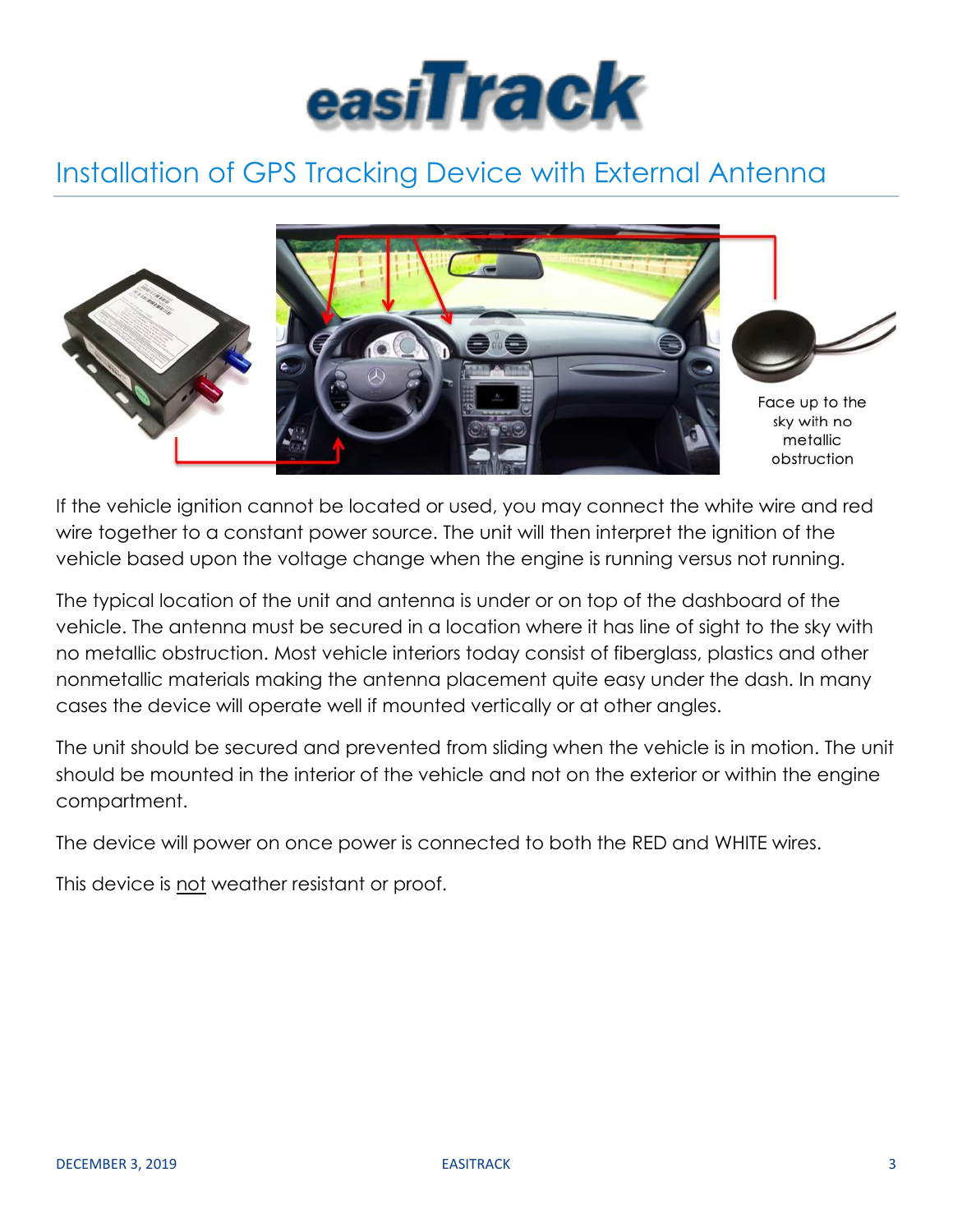

## Green & Red Light Reference

The green and red LED lights are intended to troubleshoot installations. Below is a summary of their behavior.

#### **Green LED**

When the ignition is first turned on the unit will power up. The Green LED will show solid for approximately 30 seconds (there may be some brief flickers initially while the processor initializes). At no other time should the green LED remain on solid for such a long period.

After 30 seconds the green LED will start to flash at the following rates:

- Slow with ignition off
- Fast with ignition on
- Rapidly when ignition is and when WHITE and RED wires are tied together (ignition being interpreted by vehicle voltage)
- Short blip once every 3 seconds when napping (ignition is off)

#### **Red LED**

The RED LED flashes 2-digit codes.

• The first digit tells you what general area is having a problem (hardware, modem, GPS, etc.).

The second digit gives specific error information

Since there can be more than one error condition the Unit rotates through the error codes (for example if GPS is tracking no satellites and the modem is not registered).

#### **NOTE: it is normal for the Red LED Light to flash when the unit first power up for up to 5 minutes.**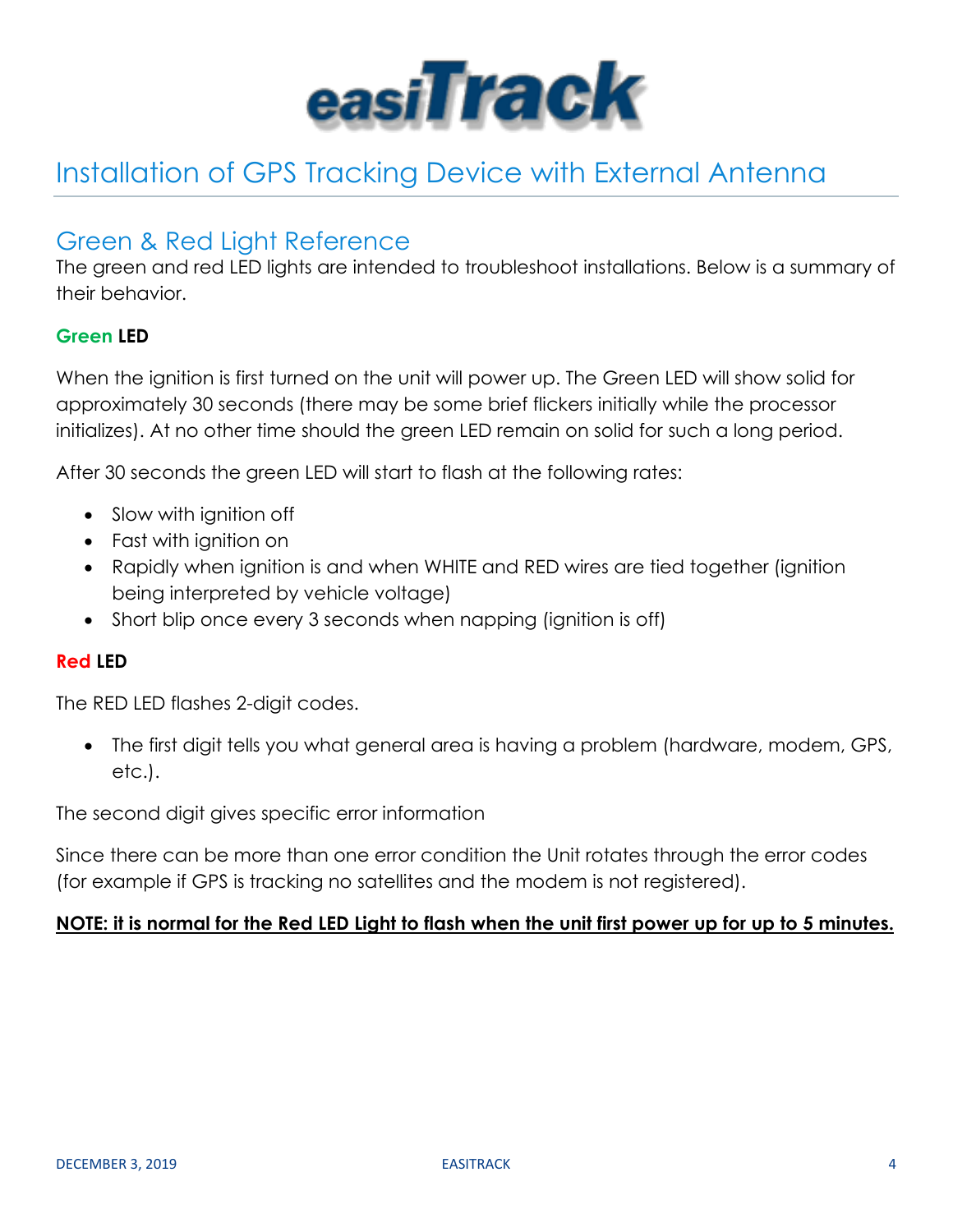

### Red Light Error Codes

#### **1 – X error codes: unit specific errors**

- **1-2** Low supply voltage. This could be caused by a true low voltage condition
- **1-3** Data usage provision issue. Contact EasiTrack for support

#### **2 – X error codes: Modem related error codes**

- **2-1** Modem module fault. Contact EasiTrack at for support.
- **2-2** No SIM. Contact EasiTrack for support

**2-3** No signal. Check that the cellular antenna is correctly connected. If the problem persists, contact EasiTrack for support

**2-4** Network not found. This can occur from time to time based upon unit location and cellular service. Contact EasiTrack for support if this condition persists or is interrupting service.

**2-5** Last data session failed. This means that an attempt to establish a data session failed. This could be simply due to network loading, temporary network outage, or poor radio coverage. This failure will occasionally happen in a working unit, but if the problem is persistent and interrupts service then contact EasiTrack for support.

**2-6** Cellular Service is not available.